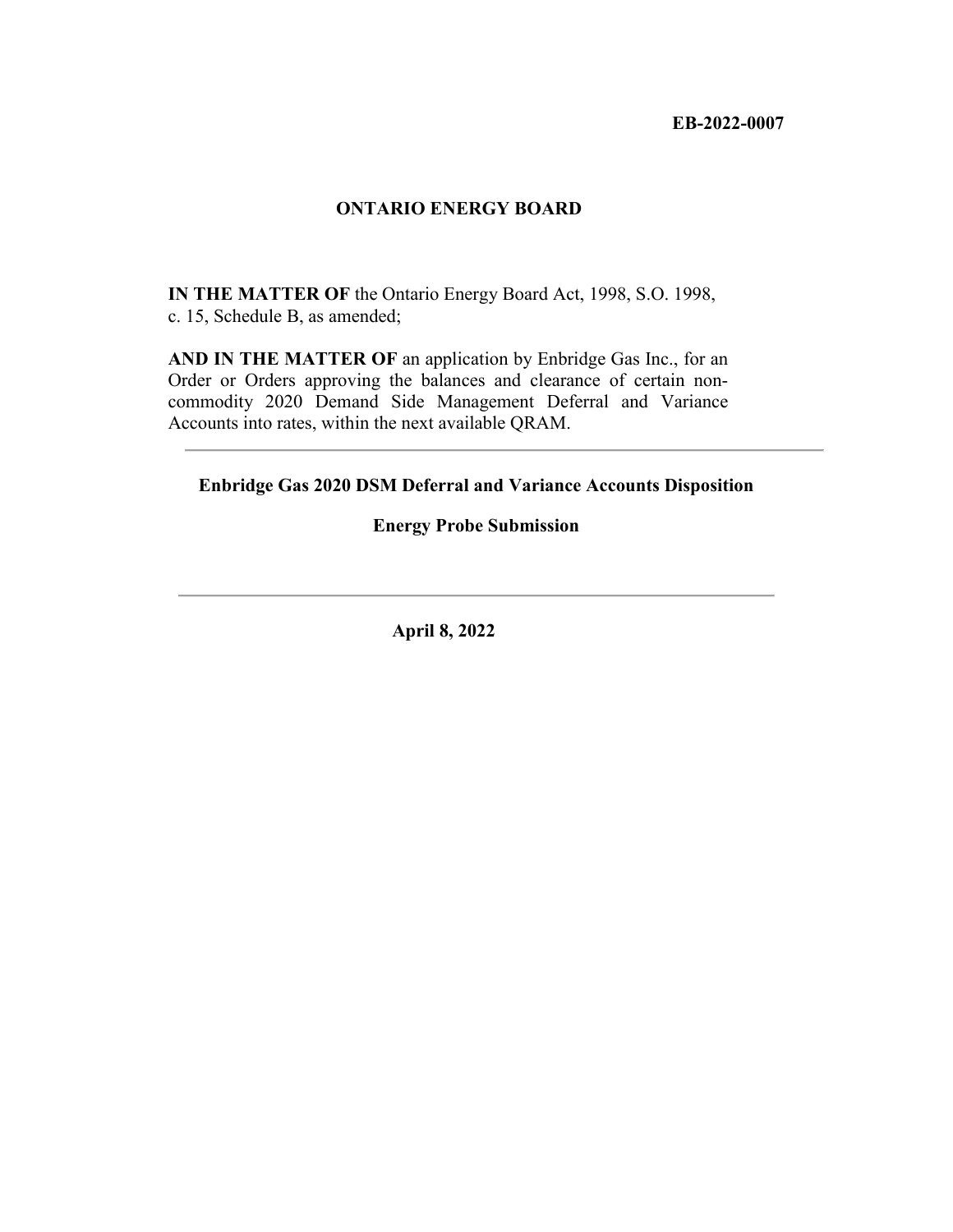# **Energy Probe Submission**

#### **1. 2020 Achievement**

Enbridge Home Energy Programs had significantly lower achievement in 5/8 measures compared to 2019.

Energy Probe accepts that the impact of the Covid-19 Pandemic was in part responsible.

| <b>Measure</b>                  | 2019 # Installed | 2020 # Installed | <b>Difference</b> |
|---------------------------------|------------------|------------------|-------------------|
|                                 | Homes/Measures   | Homes/Measures   | Homes/Measures    |
| <b>Adaptive Thermostats</b>     | 15,077           | 21,553           | 6,476             |
| Attic Insulation                | 4,468            | 9,359            | 4,891             |
| Air sealing                     | 13,288           | 13,362           | 74                |
| <b>Basement Insulation</b>      | 3,232            | 859              | (2,373)           |
| <b>Exterior Wall Insulation</b> | 437              | 344              | (93)              |
| Furnace/Boiler Upgrade          | 14,508           | 9,043            | (5,465)           |
| <b>Water Heater</b>             | 2,658            | 2,123            | (535)             |
| Windows/Doors                   | 2,254            | 1,535            | (719)             |

|  | Table 1 – EGD Rate Zone |  |  |  |  |
|--|-------------------------|--|--|--|--|
|--|-------------------------|--|--|--|--|

## Table 2 – Union Rate Zones

| <b>Measure</b>                  | 2019 # Installed | 2020 # Installed | <b>Difference</b> |
|---------------------------------|------------------|------------------|-------------------|
|                                 | Homes/Measures   | Homes/Measures   | Homes/Measures    |
| <b>Adaptive Thermostats</b>     | 3,805            | 8,587            | 4,782             |
| Attic Insulation                | 2,868            | 4,764            | 1,896             |
| Air sealing                     | 9,049            | 7,128            | (1,921)           |
| <b>Basement Insulation</b>      | 2,793            | 1,400            | (1, 393)          |
| <b>Exterior Wall Insulation</b> | 977              | 887              | (90)              |
| Furnace/Boiler Upgrade          | 9,109            | 4,581            | (4, 528)          |
| <b>Water Heater</b>             | 1,109            | 1,101            | (8)               |
| Windows/Doors                   | 2,786            | 2,248            | (538)             |

## **2. Cost effectiveness**

In response to Energy Probe Interrogatory#2 Program Level Admin costs decreased only a small amount compared to a significant reduction in achieved savings, This may be due to the shutdown of the program for 3 months. It is Energy Probe's expectation that 2021 will demonstrate improved metrics.